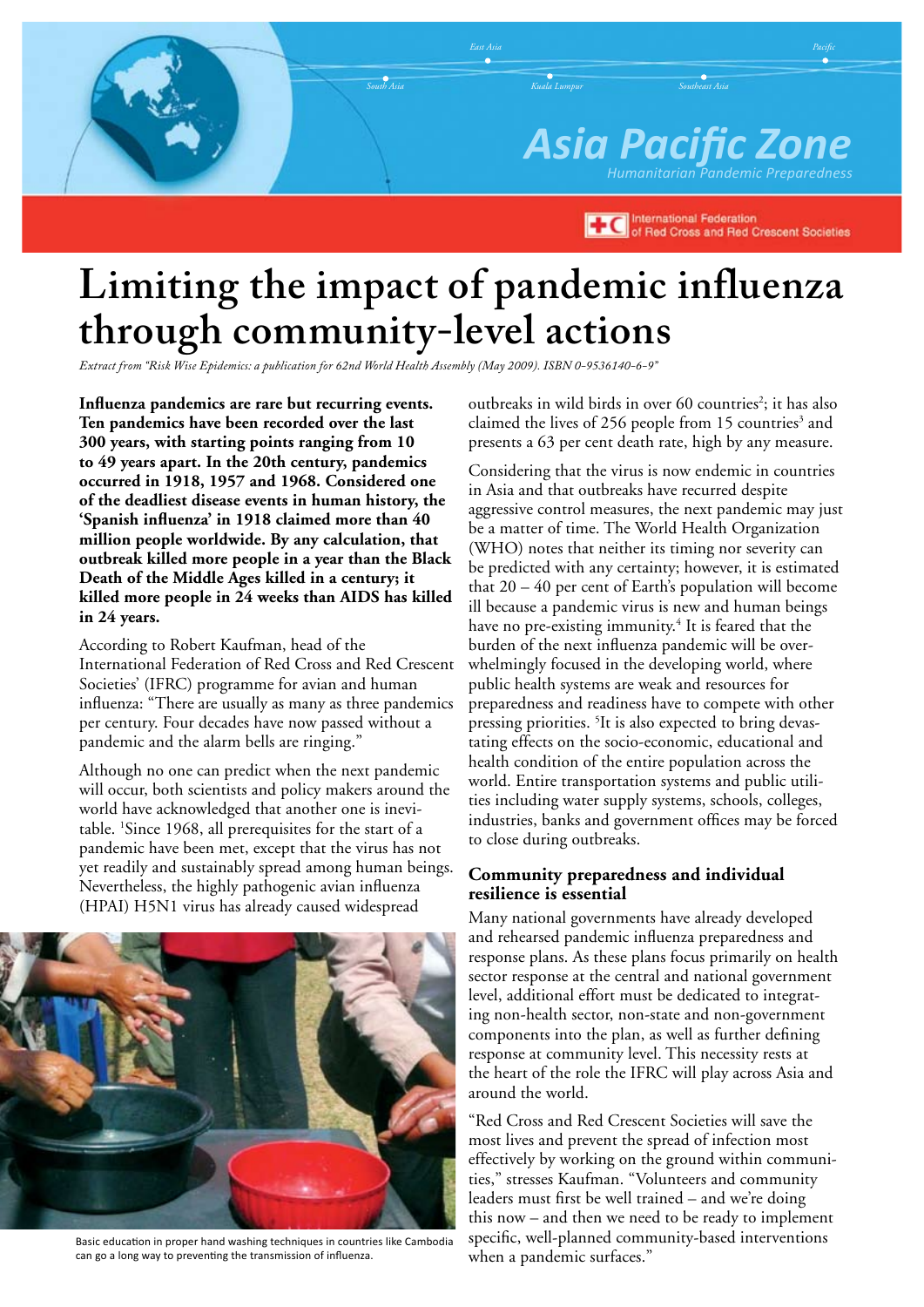

Red Cross and Red Crescent H2P projects are developing trainings and materials that enable volunteers, like these in Bangladesh, to share simple messages that prevent or mitigate the transmission of influenza in households and communities

Considering that nearly everyone in a given community will be affected in an influenza pandemic, communities need to anticipate that there may be no outside help even though material resources for response may be available. As a result of severe illness due to influenza and other causes, health facilities may be overwhelmed, there may be shocks to livelihood and businesses due to high absenteeism, and lifelines may collapse. Communities may be left to respond on their own.

In an effort to survive a pandemic influenza wave, communities need to develop plans that involve all sectors to ensure that influenza infection is controlled, and that the delivery of essential services is continued to maintain basic functions of society – namely health, food, water and sanitation, energy, public security and order, finance, telecommunications and transportation.

#### **The Red Cross and Red Crescent approach to community pandemic influenza preparedness**

Red Cross and Red Crescent National Societies based in 37 nations throughout Asia and the Pacific, and 186 nations worldwide, are ideally positioned to support community preparedness for pandemic influenza. They have independent status and formal auxiliary relationships with national authorities and government ministries, coupled with expertise and capacity to reach the most vulnerable in the community. These societies have massive networks of branches and volunteers, and have extensive experience and knowledge in disaster planning and public health, and in responding to disasters and infectious disease outbreaks with life-saving goods and services.

Through those branches and community volunteers, Red Cross and Red Crescent National Societies will develop detailed plans for responding to a pandemic and disseminate simple but effective prevention and mitigation messages for households and communities. These include promotion of non-pharmaceutical interventions such as proper hand-washing, sneezing

or coughing practices, avoiding gatherings and social distancing among children and adults, and voluntary isolation of ill household members.

National Societies can also augment the human resource needs of communities in the delivery of health and other services. Experience in community health programming will allow National Societies to provide home and community care to people who have influenza and other illnesses, and to refer ill community members to health facilities. Volunteers may also be enlisted to support the distribution of food and non-food items, management of dead bodies, provision of psychosocial support, or collection and reporting of information received from the community.

At the same time, because the actual occurrence of a pandemic remains a big uncertainty, over-preparing community volunteers now who are already heavily involved in the implementation of existing public health and other programmes would be inappropriate. While generic infectious disease messages and guidelines can be distributed at any time, it is believed that pandemic influenza-specific tools and materials can be given to volunteers at the ideal moment through 'just-in-time' trainings.

What is thought to be appropriate in the current circumstance is the preparation of simple, easy-to-use tools, guidelines and materials for community leaders and volunteers, and their pre-positioning close to communities. These may include culturally-sensitive and acceptable Information, Education, and Communication (IEC) materials for print and broadcast distribution that contain prevention and mitigation messages. Guidelines for volunteers identified to distribute food and nonfood items can be put in place, and masks, gloves, aprons and other protective materials can be distributed for volunteers who may be caring for sick individuals.

To ensure that these tools, guidelines and materials are delivered to community volunteers when risk has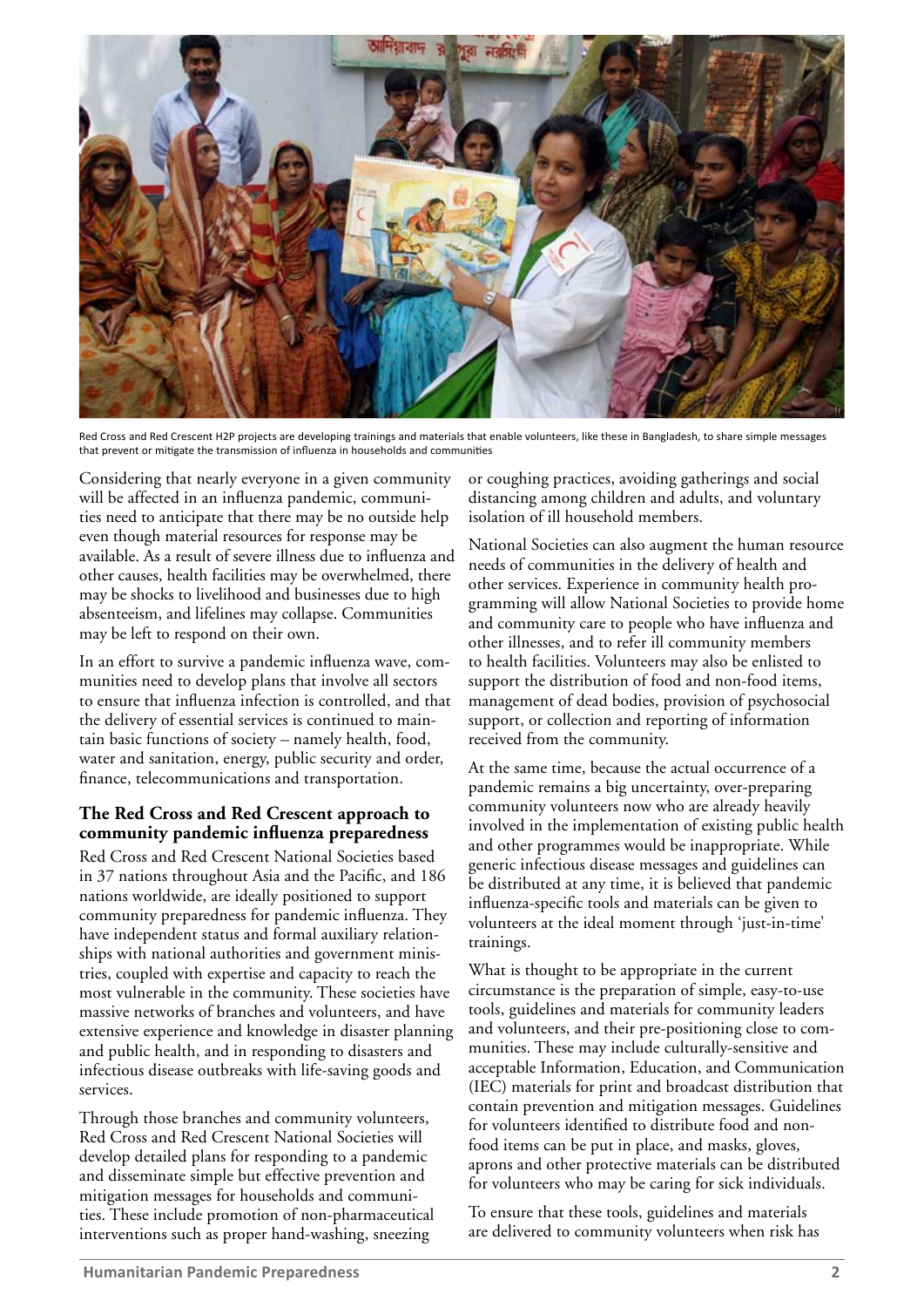increased – such as when WHO declares that humanto-human transmission has occurred – a cadre of trained district officials from National Societies and partners will be prepared to deliver those tools and materials to communities. A countrywide rollout plan will outline trigger mechanisms for national society response and coordination arrangements for working with partners during pandemic will be made clear. Simulation exercises will be conducted to test the effectiveness and completeness of these plans.

National Societies have recognized the fact that, despite their experience and knowledge in disaster management and public health emergencies and their extensive networks of chapters and branches, they must work with partners. Due to anticipated absenteeism during a pandemic wave, preparing township or district officials from various organizations will be important in the rollout of tools and guidelines. Working with partners will also maximize geographical coverage and ensure that as many communities as possible receive essential support.

## **Next steps for the IFRC**

With the aim of contributing to increased household and community level response and preparedness to limit the impact of pandemic influenza, the IFRC has embarked on a three-year Humanitarian Pandemic Preparedness (H2P) programme to achieve the above-mentioned outputs in at least 25 countries. Host National Societies will play the primary role in implementation of this programme. In Asia Pacific, the Nepal Red Cross began implementing a 20- month community pandemic preparedness project late last year, while the Red Cross Societies of India, Indonesia, Laos, Philippines and Viet Nam will implement similar projects beginning in the first half of 2009.

These projects are being carried out through the support of the US Agency for International Development (USAID), which leads and funds the H2P Initiative. The Initiative also consists of partners that have established competencies relevant to pandemic preparedness:

*UN* agencies such as WHO, WFP, UNHCR, UNSIC/ OCHA and IOM, constitute the normative group through the development of relevant global guidelines, and are supporting governments in the preparation of national pandemic preparedness and response plans.

*The CORE Group,* which leads the public health working group, is responsible for the development and design of guidelines and materials related to care for the ill, reduction of transmission and lowering of excess mortality from common non-influenza illnesses in a pandemic. It also seeks opportunities to stimulate country-level coordination of NGOs.

*AI.COMM,* managed by the Academy for Educational Development (AED), is the principal partner in behavioural change and communication. In addition to the development of communication materials, it leads formative research.

*InterAction* will take responsibility for communication with the private voluntary organizations (PVO) sector.

It will also map out international non-governmental organizations (INGOs) and their partners' programmatic capacities at national levels that may be mobilized for response. InterAction will also coordinate three major regional meetings aimed at introducing the Initiative on a larger scale in Africa, Asia and Latin America.

The IFRC serves as the coordinating agency for the initiative. It also provides technical and financial support to Red Cross and Red Crescent National Societies to implement pandemic preparedness activities. It will hire or oversee experts, consultants and technical working groups tasked to develop appropriate tools and protocols in public health, food security and livelihoods. The IFRC will also facilitate coordination between partners in keeping the wider Red Cross Red Crescent Movement informed on H2P progress.

### **Experience and credibility in pandemic preparedness and response**

Pandemic influenza is not new to the Red Cross and Red Crescent. During the 1918-1919 Spanish flu, Red Cross and Red Crescent National Societies were requested by governments to provide volunteers to care for the sick and dying. The word influenza was also mentioned prominently in the written history of the IFRC, which was founded in May 1919 within a few months of the peak death rate of the Spanish flu.

Since then, the IFRC and its member National Societies have been in the forefront of delivering effective response to disasters and public health emergencies through health and care services, enhancing resilience and coping mechanisms, and reinforcing and complementing weak national health care systems. During the Severe Acute Respiratory Syndrome (SARS) outbreak in 2003, national societies in Southeast and East Asia made it possible for volunteers and members to reach out to a large number of people with preventive measures, such as information and education materials, hygiene kits and other supplies, community-based health workshops, advocacy and volunteer training.



Throughout Asia, volunteers are engaged every day in promoting healthy habits. These Philippines National Red Cross volunteers may one day play a vital role in responding to a pandemic